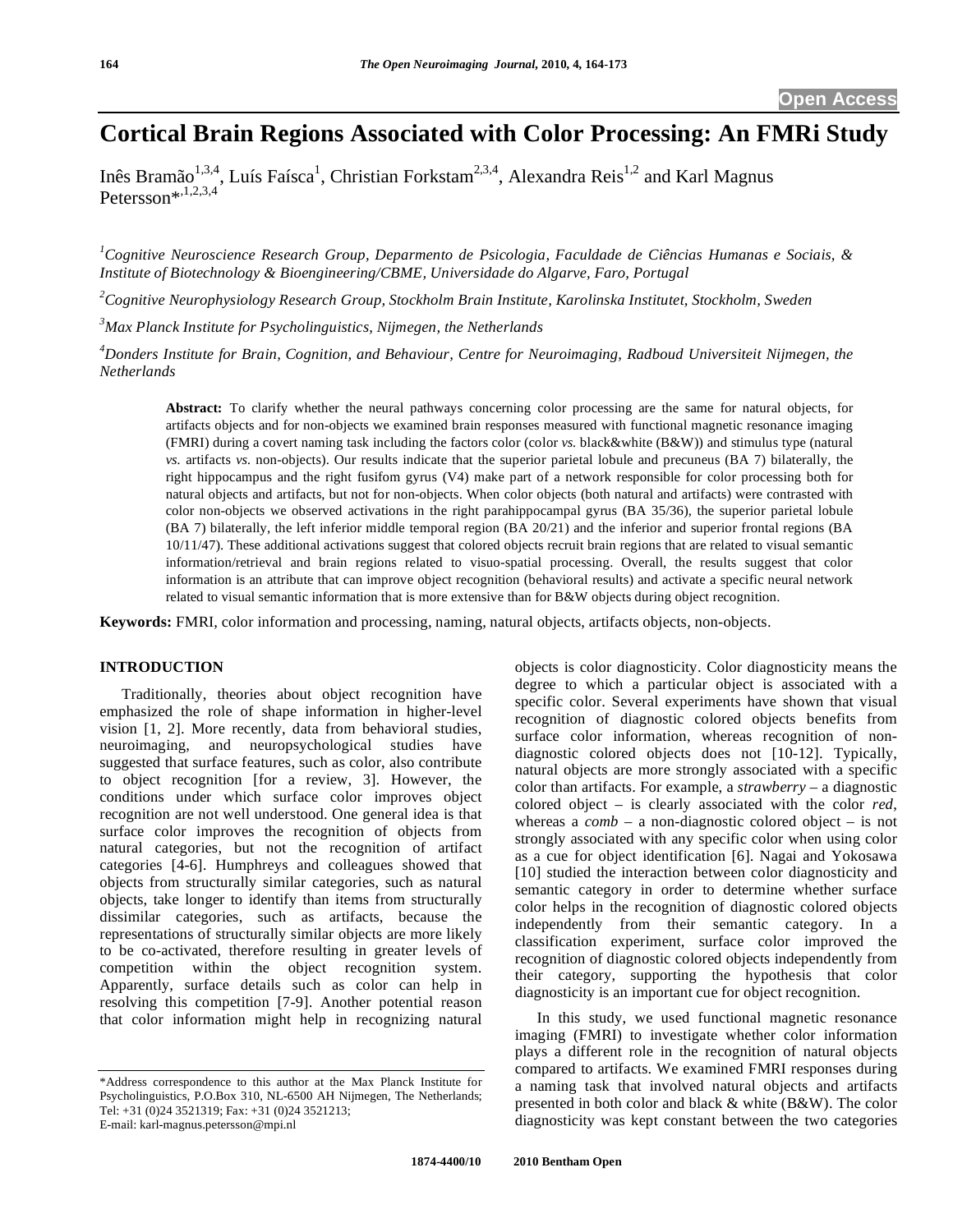[13]. If color information plays a different role in the recognition of artifacts compared to natural objects, then different brain regions should be engaged during the naming of colored objects from different categories.

 The neural correlates of color processing have been thoroughly investigated. Previous functional neuroimaging studies have associated area V4, located within the fusiform gyrus, as a centre of color perception in the human brain [14- 20]. At the neuroanatomical level, area V4 is involved in color constancy operations [14, 21], color ordering tasks [22], object color recognition [23-25], conscious color perception [26], color imagery [27] and color knowledge [28]. Whereas V4 has been associated with color perception, the left inferior temporal gyrus has been described as the site of stored information about color [23, 29]. For example, Chao and Martin [23] argue that the cortical areas that subserve color knowledge are distinct from the cortical areas that subserve color perception.

 With regard to colored object recognition, Zeki and Marini [25] found that both naturally and unnaturally colored objects activated a pathway extending from the posterior occipital V1 to the posterior fusiform V4. In addition to the posterior parts of the fusiform gyrus, naturally colored objects activated the medial temporal lobe and the ventrolateral prefrontal cortex. These results suggest three broad cortical stages for color processing. The first stage is based in V1, and possibly V2, and is mainly concerned with registering the presence and intensity of different wavelengths and wavelength differences. The second stage, supported by V4, involves automatic color constancy operations and is independent from memory operations, perceptual judgment or learning. The third and final stage, based in the inferior temporal and frontal cortices, processes information for naturally colored objects and involves memory, judgment and learning [25].

 One question of interest in this context is the role of surface color when color is a property of an object compared to when color is part of an abstract composition or a nonobject. According to the three-stage model for color processing outlined by Zeki and Marini [25], colored natural objects and artifacts should engage brain regions involved in the third stage of color processing, whereas colored nonobjects should only engage brain regions involved in the first two stages. To address this issue, in addition to natural objects and artifacts, we included non-objects presented in color and in B&W.

 In summary, in the present FMRI study, we investigated whether the neural correlates of color information are the same for natural objects and artifacts. We also assessed the brain regions that are specific for color when color is a property of a recognizable object compared to when color is part of an unrecognizable composition. To address these issues, we examined FMRI responses in a silent naming task with two factors: color (color *vs.* B&W) and stimulus type (natural objects *vs.* artifacts *vs.* non-objects). We expected to find fusiform gyrus (V4) activation in the color *vs.* B&W stimuli (for both objects and non-objects), confirming that the fusiform gyrus is the brain center for color perception. Additionally, we hypothesized that colored natural objects and artifacts would engage brain regions involved with color knowledge information and retrieval (inferior temporal and frontal activation) to a greater degree compared with B&W natural objects and artifacts.

# **METHODS**

#### **Participants**

 Twenty right-handed Portuguese native speakers [mean age ( $\pm$  std) = 22  $\pm$  4 years; mean years of education ( $\pm$  std) =  $14 \pm 1$  years; 5 men and 15 women] with normal or corrected-to-normal vision participated in the study. All subjects completed health questionnaires prior to scanning, and none reported a history of head injury or other neurological or psychiatric problems. All subjects read and signed an informed consent form describing the procedures according to the Declaration of Helsinki. The study was approved by the local ethics committee.

# **Stimulus Material**

 We selected 56 drawings from the Snodgrass and Vanderwart set [30]. Twenty-eight objects were from natural categories (animals and fruits) and twenty-eight were artifacts (tools and vehicles; see Table **1**). We also constructed 28 matching non-objects (constructed with the Paint-software and approximately matched for visual complexity). The non-objects were scrambled lines and shapes without any obvious conventional meaning. All images were presented both in color and B&W. The color version was selected from the set of Rossion and Pourtois [13] and the B&W version was selected from the grey-scale set of Rossion and Pourtois [13]. We opted for the grey-scale version and not the original B&W version from the Snodgrass and Vanderwart [30] set in order to keep the luminance and brightness constant over the color and B&W conditions (Fig. **1**). All 56 images were classified according to familiarity based on norms for the Portuguese population [31], color diagnosticity based on Rossion and Pourtois [13], and visual complexity based on the original work of Snodgrass and Vanderwart [30]. There was no significant difference between stimulus types on these variables  $(P >$ 0.10). In addition, the natural and artifact stimuli were matched in terms of syllabic length  $(P > 0.20)$ . Stimuli luminance, measured using Adobe Photoshop 7.0, of the natural objects, artifacts and non-objects (color and B&W versions) was similar (overall, Kruskall-Wallis ANOVA H <  $1.6, P > 0.50$ .

### **Experimental Procedures**

 The stimuli were presented in a blocked design. The twenty-eight stimuli from each condition were distributed over four blocks (6 conditions x 4 blocks; seven objects in each block) resulting in twenty-four blocks. Four of each condition were allocated to two different sets (each set was composed of 84 stimuli grouped into two blocks for each condition – 2 blocks x 6 conditions x 7 stimuli). Two additional sets were constructed by changing the presentation order of the blocks in the two original sets. In each experimental set, we also included four blocks of seven baseline events, consisting of a visual fixation cross. For each subject, four sets were presented in four consecutive FMRI sessions. Altogether, 112 objects were presented to each subject per FMRI session, which included the seven experimental conditions: CN – colored natural objects; BWN – B&W natural objects; CA – colored artifacts; BWA –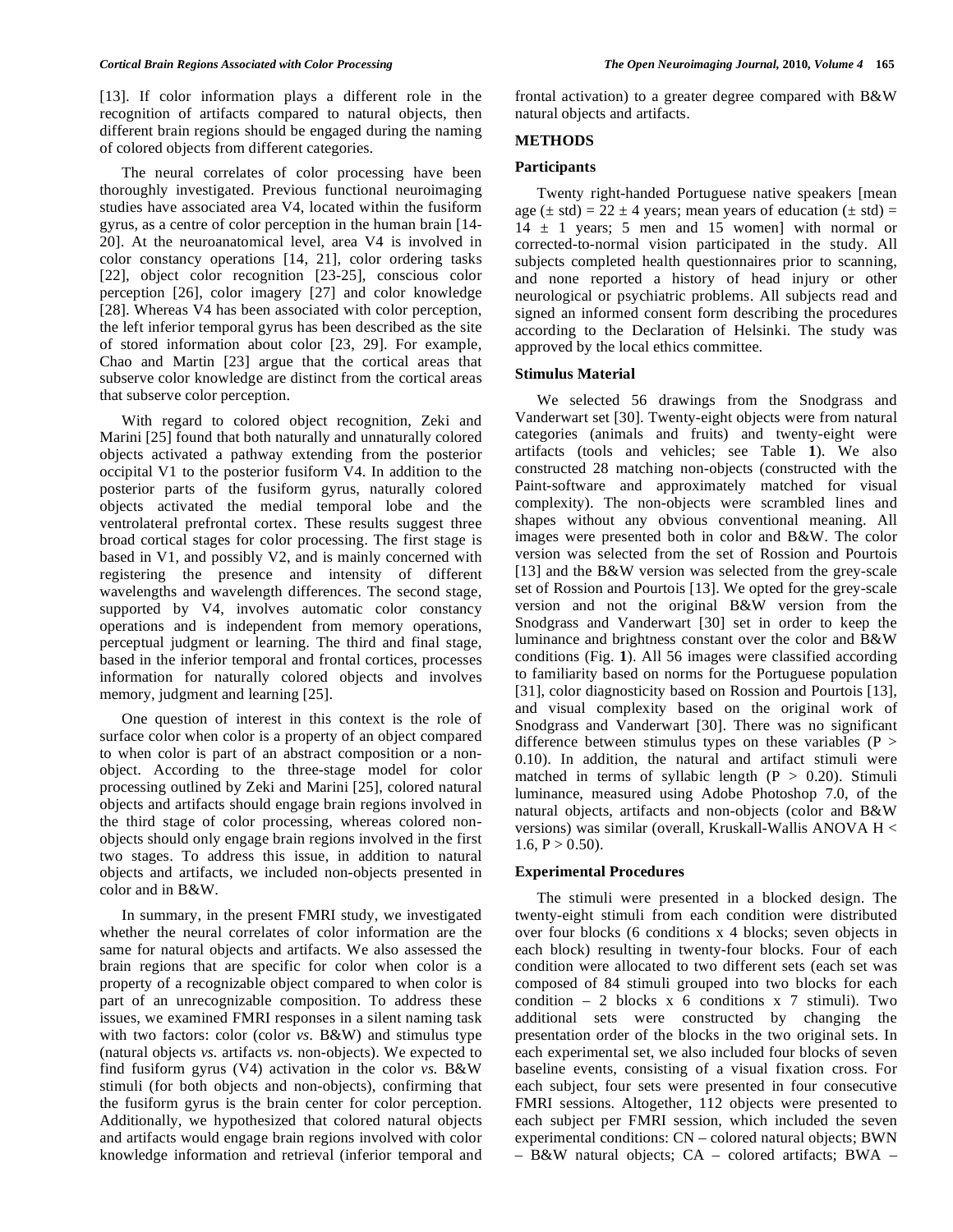| <b>Natural Objects</b> | <b>Artifacts Objects</b> |  |  |
|------------------------|--------------------------|--|--|
| Alligator              | Accordion                |  |  |
| Ant                    | Airplane                 |  |  |
| Apple                  | Anchor                   |  |  |
| Bear                   | <b>Barrel</b>            |  |  |
| <b>Butterfly</b>       | <b>Basket</b>            |  |  |
| Chicken                | Bell                     |  |  |
| Cow                    | Belt                     |  |  |
| Dog                    | <b>Boot</b>              |  |  |
| Duck                   | Bus                      |  |  |
| Fox                    | Car                      |  |  |
| Gorilla                | Cigarette                |  |  |
| Grapes                 | Drum                     |  |  |
| Horse                  | Flute                    |  |  |
| Lemon                  | Fork                     |  |  |
| Monkey                 | Glasses                  |  |  |
| Mushroom               | Gun                      |  |  |
| Onion                  | Hammer                   |  |  |
| Pear                   | Harp                     |  |  |
| Pepper                 | Key                      |  |  |
| Pig                    | Nail                     |  |  |
| Potato                 | Needle                   |  |  |
| Rabbit                 | Nut                      |  |  |
| Rooster                | Pencil                   |  |  |
| Seal                   | Piano                    |  |  |
| Squirrel               | <b>Scissors</b>          |  |  |
| Strawberry             | Shoe                     |  |  |
| Tiger                  | Spoon                    |  |  |
| Turtle                 | Thimble                  |  |  |

B&W artifacts; CNO – colored non-objects; BWNO – B&W non-objects; and finally, VF – visual fixation, which served as a baseline condition. Each subject saw each object twice per condition during the experiment, but never in the same FMRI session. Each block lasted 19.6 seconds, and each stimulus was presented for 2.8 seconds (Fig. **2**).

 In four separate scanning sessions, with session order counterbalanced across subjects, subjects were asked to attentively view the picture and silently name each object, in a covert naming task. Each of the four FMRI sessions lasted 6 minutes. Subjects were also asked to silently repeat "*tantan"* for the non-objects and for the visual fixation cross in order to encourage attention to the stimuli without attaching



**Fig. (1).** Example of the stimuli used in the experiment. CN – color natural objects; BWN – B&W natural objects; CA – color artifacts objects; BWA – B&W artifacts objects; CNO – colored nonobjects; BWNO – B&W non-objects.

a particular verbal label. Subjects viewed the stimuli via a mirror mounted on a head-coil (the visual angle for the stimulus presentation was approximately 8 degrees). Prior to the FMRI experiment, subjects performed an object naming task in order to familiarize themselves with the objects and for the acquisition of behavioral naming data. The verbal responses and naming times were registered for subsequent behavioral analysis. Voice detection equipment was used to register response times between the onset of the stimulus display and that of the response. The same presentation paradigm was used for the object naming task as for the FMRI experiment. The Presentation 0.7 Software (nbs.neuro-bs.com/presentation) was used to display the stimuli on a computer screen (HP Laptop with 15" screen) and to register the response times.

# **MRI Data Acquisition**

 We acquired whole head T2\*-weighted EPI-BOLD MRI data with a Philips 1.5 T Intera scanner using a sequential slice acquisition sequence (TR = 2.46 s, TE = 40 ms,  $90^{\circ}$ ) flip-angle, 29 axial slices, slice-matrix size  $= 64 \times 64$ , slice thickness = 3 mm with a slice gap = 0.4, field of view =  $220$ mm, isotropic voxel size =  $3.4 \times 3.4 \times 3.4 \text{ mm}^3$ ). Following the experimental session, high-resolution structural images were acquired using a T1-weighted 3D TFE (TE = 3.93 ms, 10<sup>o</sup> flip-angle, slice-matrix size = 256 x 256, field of view = 256 mm, 200 axial slices, slice thickness  $= 1.0$  mm, isotropic voxel-size = 1 x 1 x 1 mm<sup>3</sup>).

# **MRI Data Analysis**

 Image pre-processing and statistical analysis was performed using SPM5 (www.fil.ion.ucl.ac.uk/spm) implemented in MatLab (Mathworks, Sherborn, MA). The functional EPI-BOLD images were realigned and slice-time corrected, and the subject-mean functional MR images were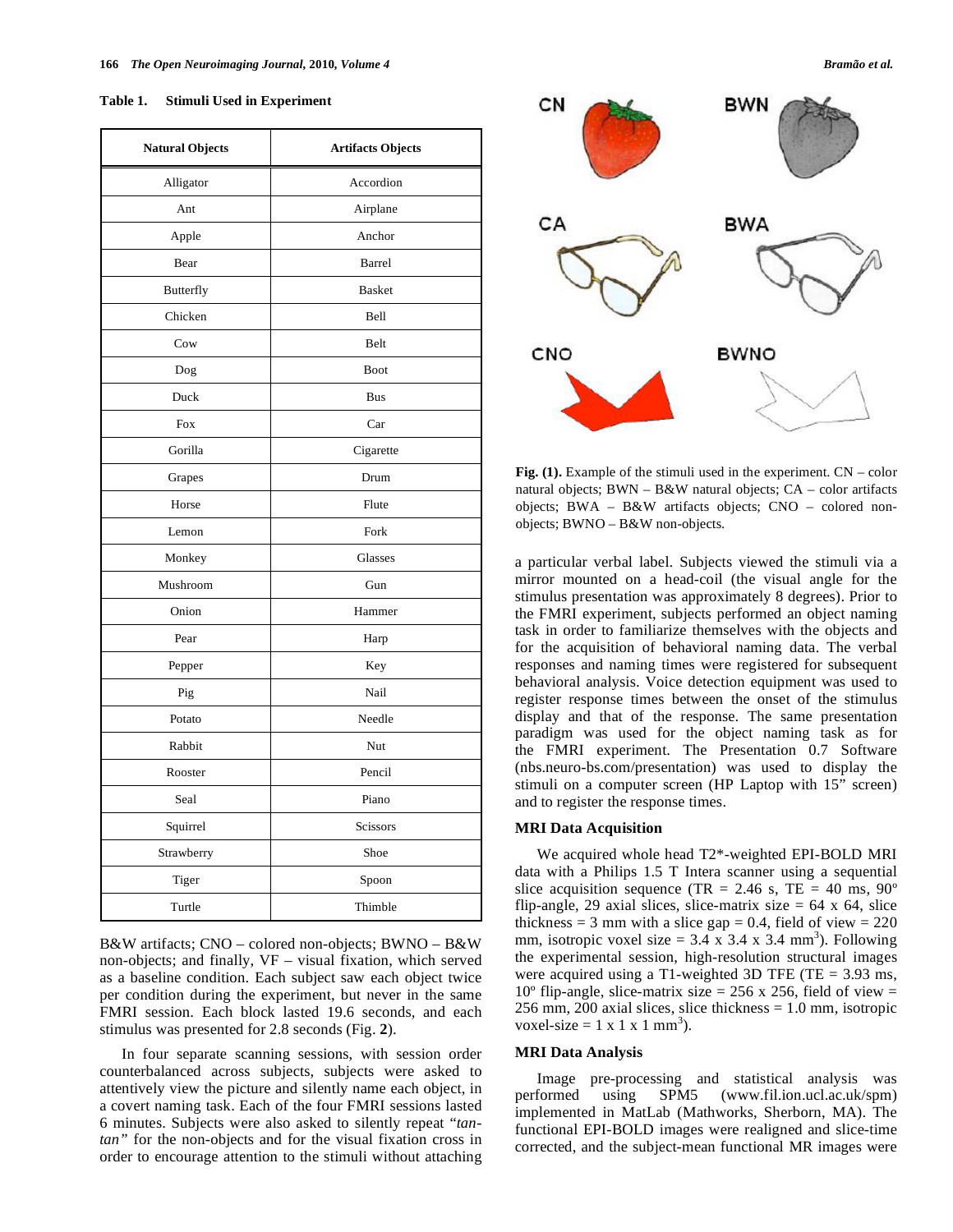

**Fig. (2).** Schematic representation of the experimental design for one FMRI session. CN – color natural objects, BWN – B&W natural objects, CA – color artifacts objects, BWA – B&W artifacts objects, CNO – colored non-objects, BWNO – B&W non-objects, VF – visual fixation. Each block lasted 19.6 seconds and each stimulus was presented for 2.8 seconds.

co-registered with the corresponding structural MR images. These were subsequently anatomically normalized. The normalization transformations were generated from the structural MR images and applied to the functional MR images. The functional EPI-BOLD images were transformed into an approximate Talairach space [32] as defined by the SPM5 template and spatially filtered with an isotropic 3D spatial Gaussian kernel (FWHM  $= 10$  mm). The FMRI data were statistically analyzed using the general linear model and statistical parametric mapping [33]. At the first level, single-subject fixed effect analyses were conducted. The linear model included one box-car regressor for each of the CN, BWN, CA, BWA, CNO, BWNO and VF conditions. We temporally convolved these explanatory variables with the canonical hemodynamic response function provided by SPM5. In addition, we also included realignment parameters to account for movement-related variability. The data were high-pass filtered (128 s) to account for various lowfrequency effects. For the second-level random effect analysis, we generated single-subject contrast images for the CN, BWN, CA, BWA, CNO and BWNO conditions relative to VF.

 We analyzed the contrast images in a two-way repeated measures ANOVA with the following factors: color type (color *vs.* B&W) and stimulus type (natural objects *vs.* artifacts *vs.* non-objects). We analyzed the natural objects and artifacts together because there was no significant difference between these conditions, whether in color or B&W. Also, there was no significant difference in CN *vs*. BWN or CA *vs*. BWA (overall, *P* > 0.3). Thus, we generated single-subject contrasts for the colored objects –  $CO (= CN +$ CA) and the B&W objects – BWO (= BWN + BWA). We analyzed these collapsed contrasts in a two-way repeated measures ANOVA with the following factors: color type (color *vs.* B&W) and stimulus type (objects *vs.* non-objects). Statistical inference was based on the cluster-size statistic from the relevant SPM[T] volumes. In a whole brain search, the results from the random effects analyses were initially threshold at with  $P < 0.005$  (uncorrected) and only significant clusters at P < 0.05 (family-wise error (FWE) corrected for multiple non-independent comparisons) are reported [34]. All local maxima within significant clusters were subsequently reported with P-values corrected for multiple non-independent comparisons based on the false discovery rate [FDR, 35]. SPM[T] volumes were generated to investigate the effects of color and stimulus type. Finally,

we applied a small volume correction (SVC, 5 mm radius) to regions typically involved in color perception: the fusiform gyrus (V4) ( $[\pm 28, -62, -20]$ ) and the hippocampus ( $[\pm 36, -16]$ 10, -20]) bilaterally [23, 25] and in a region in the left temporal gyrus previously described as the site of stored information about colored objects ([-56, -40, -14]) [23, 29]. All reported data are from the second-level random effect analyses. For portability of the results, we used the Talairach nomenclature [32] with the original SPM coordinates in the tables.

# **RESULTS**

# **Behavioral Results**

 Subjects were able to correctly name all stimuli. Overall, the number of naming errors was small  $(\leq 2\%)$ , so we analyzed the naming times for the correct responses with latencies within 2.5 standard deviations from the mean for each subject and condition. Excessively long or short naming latencies were excluded from further analysis because these are likely due to lapses of attention/concentration and anticipatory responses, respectively. No-response trials and misregistered responses (software failure and responses anticipated by subject vocalizations other than the naming responses) were also excluded. In total, approximately 11% of the trials were excluded (3.8% due to lapses of attention or concentration, 1.6% due to anticipatory responses, 1.5% due to incorrect responses, 0.1% due to non-answers, 3.8% due to misregistered responses). The naming times were analyzed with a repeated-measures ANOVA considering the following within factors: presentation version (color *vs*. B&W) and semantic category (natural objects *vs*. artifacts). The results showed a significant presentation version effect  $[F(1,19) = 30.6; \eta^2 = 0.62; P < 0.001]$  – subjects were faster at naming color compared to B&W objects. The semantic category effect  $[F(1,19) = 2.8; \eta^2 = 0.13; P = 0.13]$  and the interaction between presentation version and category  $[F(1,19) = 0.10; \eta^2 = 0.005; P = 0.76]$  were not significant (Fig. **3**).

# **FMRI Results**

# *Color and B&W Effects*

 The contrast between color *vs*. B&W stimuli (for both objects and non-objects) did not result in any significant activation, nor did the contrast between color non-objects *vs*. B&W non-objects. However, the contrast between colored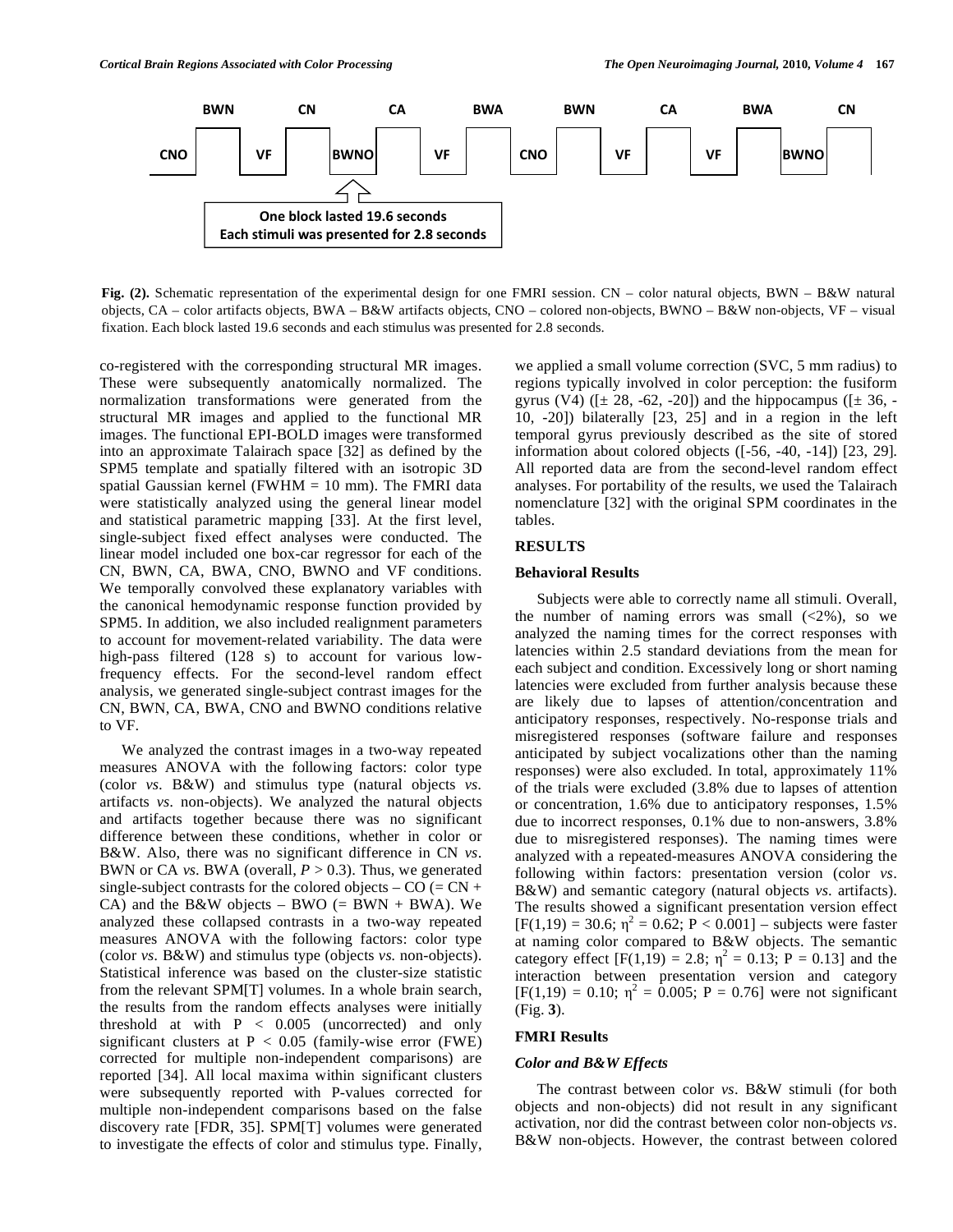

Fig. (3). Two-way interaction  $[F(1,19) = 2.8; \eta^2 = 0.13; P = 0.13]$  between presentation version and semantic category on naming times.

objects *vs*. B&W objects (Table **2**) showed a significant cluster ( $P = 0.006$ , FWE corrected) that encompassed the superior parietal region and precuneus (BA 7) bilaterally. To further investigate the regional effects related to color processing, we used a regions-of-interest (ROI) approach in combination with small volume correction (SVC) for the family-wise error rate. We selected regions of interest based on previous investigations that studied color effect in object recognition [23, 25, 29]. These regions included the right/left fusiform gyrus (V4), the right/left hippocampus and the left inferior temporal gyrus. We investigated these regions in the following contrasts: 1) color *vs*. B&W stimuli; 2) color *vs*. B&W objects; and 3) color *vs*. B&W non-objects. We found significant activations (Table **3** and Fig. **4**) for color *vs*. B&W ( $P = 0.032$ , SVC corrected) in the right hippocampus and for color *vs*. B&W objects in the right fusiform gyrus (V4;  $P = 0.011$ , SVC corrected), right hippocampus (P = 0.033, SVC corrected) and left temporal inferior gyrus ( $P =$ 0.037, SVC corrected). The contrast between color *vs*. B&W non-objects yielded no additional effects.

#### *Color and B&W Object Recognition*

 The contrast between object *vs*. non-object stimuli resulted in two clusters of significant brain activation (P < 0.001, FWE corrected). These included the posterior occipital regions (BA 18/19), the fusiform gyrus (BA 19/37), and the inferior temporal lobe (BA 20) bilaterally (Table **4** and Fig. **5**). The contrast between colored objects *vs*. color non-objects (Table **4** and Fig. **5**) resulted in additional activations in the right parahippocampal gyrus (BA 35/36), the inferior-superior parietal lobule (BA 7/39/40) bilaterally, and in the left inferior-middle temporal region (BA 20/21). In addition, frontal regions ( $P = 0.006$ , FWE corrected) were also significantly activated in colored objects *vs*. colored non-objects, including the left anterior-inferior frontal region (BA 10/47) and the left superior frontal region (BA 10). The contrast between B&W objects *vs*. B&W non-objects activated similar brain regions as observed in objects *vs*. non-objects, however the activation pattern was more restricted and primarily observed in posterior brain regions (right:  $P = 0.021$ , FWE corrected; left:  $P = 0.009$ , FWE corrected; Table **4** and Fig. **5**).

# **DISCUSSION**

 In this FMRI study, we aimed to clarify whether the neural substrates related to color information are the same when color is a property of a recognizable object, namely natural objects and artifacts, compared to when color is a property of an unrecognizable object, such as abstract compositions.

### **Color Effects on Objects and Non-Objects**

 According to the three cortical stages model for color processing proposed by Zeki and Marini [25], we expected that color information presented in recognizable objects would activate the V4 area as well as brain areas involved in memory, classification, and learning operations. Our results show that color compared to B&W objects activated the right V4 area. In addition, we also observed brain activations in regions that are typically associated with color perception, the right hippocampus and superior parietal/precuneus region, corroborating previous findings [14, 18, 20, 23, 25, 27].

 To better understand the role of color information in the recognition of familiar objects, we explored brain activation during the processing of colored objects and colored nonobjects. In general, object naming activated brain regions that extended from the occipital to the inferior temporal regions, including fusiform activation, consistent with earlier neuroimaging studies on object recognition [36-42]. Additionally, colored objects compared to colored nonobjects activated an extensive network of brain regions including the left inferior temporal gyrus, right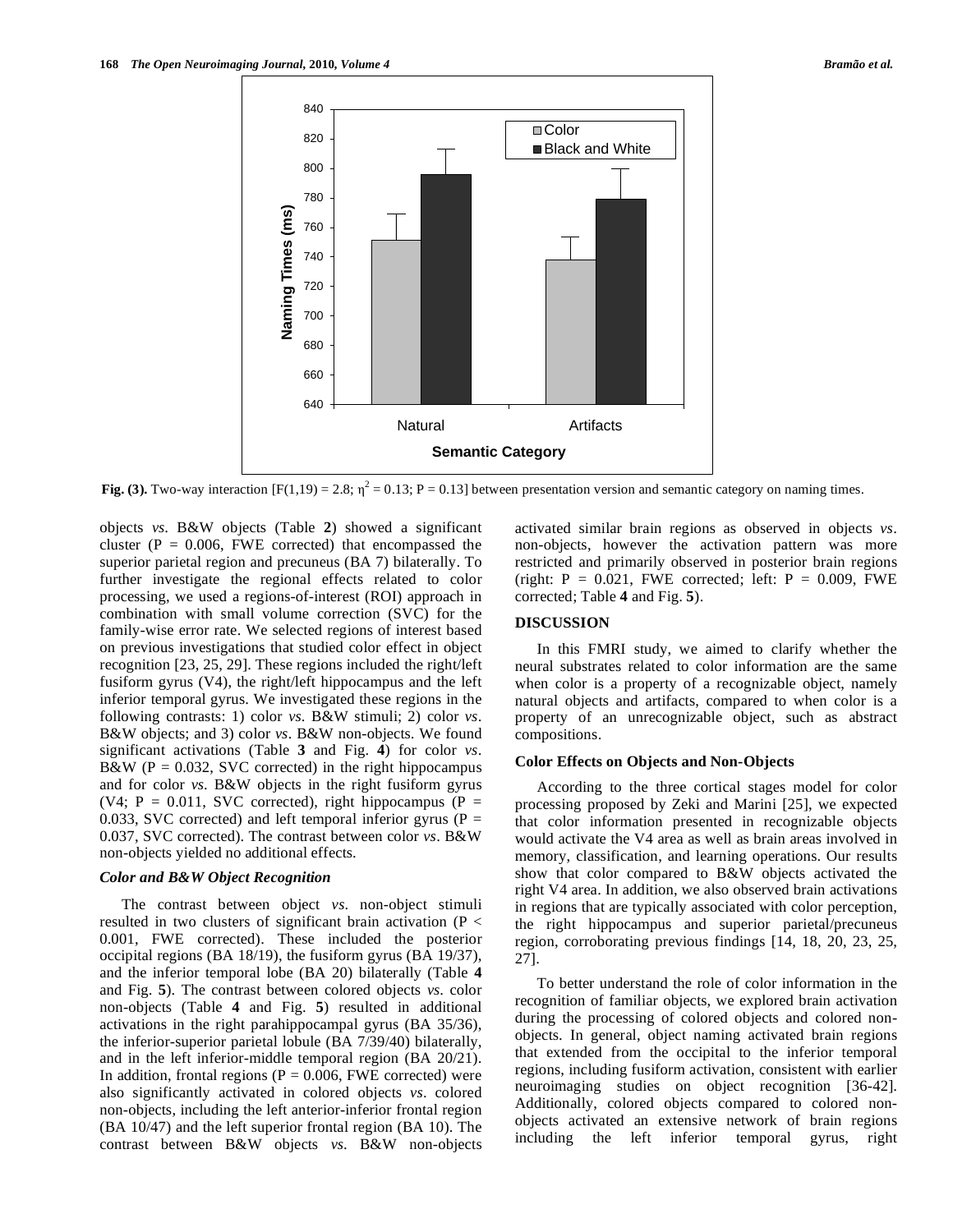## **Table 2. Color Objects and B&W Objects**

| Region                           | <b>Cluster Level</b> | <b>Coordinates</b> |       |    |
|----------------------------------|----------------------|--------------------|-------|----|
|                                  | $P_{\text{FWE}}$     | X                  |       | Z  |
| Color Objects versus B&W Objects |                      |                    |       |    |
| Right superior parietal (BA 7)   | 0.006                | 16                 | $-60$ | 64 |
| Left superior parietal (BA 7)    |                      | $-26$              | -64   | 46 |
| Right precuneus (BA 7)           |                      | 10                 | $-48$ | 66 |
| Left precuneus $(BA 7)$          |                      | $-8$               | $-58$ | 62 |

SPM [T], Clusters significant at  $P < 0.05$  corrected for multiple non-independent comparisons are reported ( $P_{\text{FWE}}$ ). Local maxima within the clusters are reported. Coordinated are the original SPM x, y, z in millimete

#### **Table 3. Small Volume Corrections in SPM [T]**

| <b>Region</b>                               | Voxel Lexel |           | <b>Coordinates</b> |       |       |
|---------------------------------------------|-------------|-----------|--------------------|-------|-------|
|                                             | Z           | $P_{FWE}$ | $\boldsymbol{x}$   | y     | z.    |
| Color versus B&W                            |             |           |                    |       |       |
| <b>Right Hippocampus</b>                    | 2.68        | 0.032     | 36                 | $-10$ | $-24$ |
|                                             |             |           |                    |       |       |
| <b>Color Objects versus B&amp;W Objects</b> |             |           |                    |       |       |
| Right Fusiform (V4)                         | 3.08        | 0.011     | 30                 | -66   | $-18$ |
| <b>Right Hippocampus</b>                    | 2.67        | 0.033     | 36                 | $-14$ | $-22$ |
| Left Inferior Temporal Gyrus                | 2.62        | 0.037     | $-60$              | $-42$ | $-16$ |

SPM [T], threshold at  $P < 0.005$ , non-corrected. P<sub>FWE</sub> SVC corrected. Coordinates are the original SPM x, y, z in millimeters of the MNI space.



**Fig. (4).** BOLD signal change associated with color and B&W objects (CO, BWO) and with color and B&W non-objects (CNO, BWNO).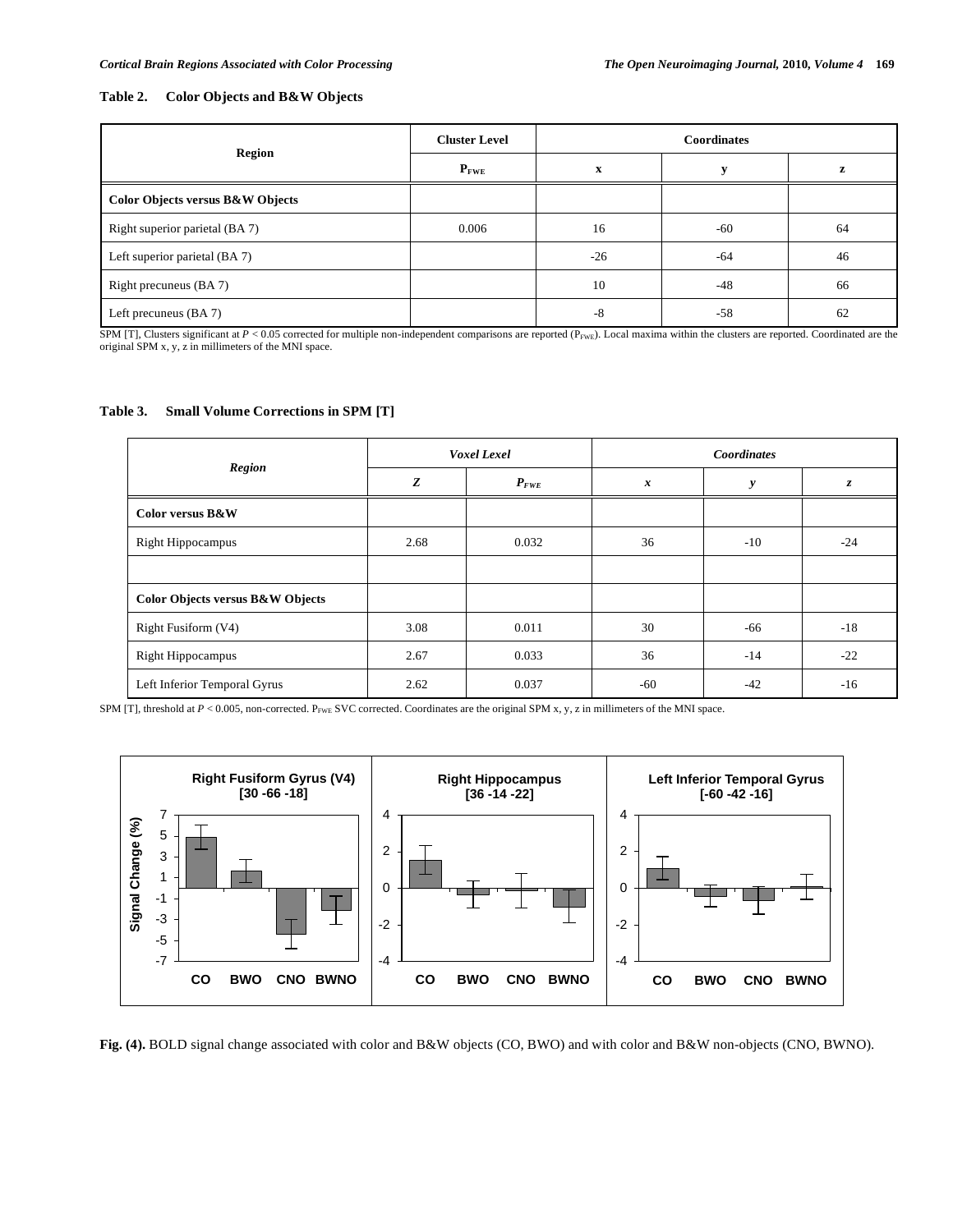**Table 4. Objects Versus Non-Objects** 

| Region                                        | <b>Cluster Level</b> | Coordinates      |              |                  |
|-----------------------------------------------|----------------------|------------------|--------------|------------------|
|                                               | $P_{FWE}$            | $\boldsymbol{x}$ | $\mathbf{y}$ | $\boldsymbol{z}$ |
| Objects versus Non-Objects                    |                      |                  |              |                  |
| Right middle occipital (BA 18/19)             | < 0.001              | 34               | $-94$        | $-6$             |
| Right fusiform (BA 19/37)                     |                      | 36               | -66          | $-18$            |
| Right inferior temporal (BA 20)               |                      | 48               | $-54$        | $-22$            |
| Left middle occipital (BA 18/19)              | < 0.001              | $-46$            | $-90$        | $-8$             |
| Left fusiform (BA 19/37)                      |                      | $-36$            | $-66$        | $-14$            |
| Left inferior temporal (BA 20)                |                      | $-50$            | $-36$        | $-20$            |
| Objects Color versus Non-Objects Color        |                      |                  |              |                  |
| Right middle occipital (BA 18/19)             | < 0.001              | 46               | $-78$        | $-12$            |
| Right fusiform (BA 19/37)                     |                      | 38               | $-62$        | $-20$            |
| Right parahippocampal (BA 35/36)              |                      | 26               | $-26$        | $-26$            |
| Right inferior temporal (BA 20)               |                      | 48               | $-56$        | $-18$            |
| Left middle occipital (BA 18/19)              | < 0.001              | $-38$            | $-86$        | $-4$             |
| Left fusiform (BA 19/37)                      |                      | $-42$            | $-60$        | $-16$            |
| Left inferior temporal (BA 20)                |                      | $-48$            | $-60$        | $-16$            |
| Left inferior-middle temporal (BA 20/21)      |                      | $-44$            | $-44$        | $-18$            |
| Right inferior-superior parietal (BA 7/39/40) |                      | 26               | $-88$        | 38               |
| Right superior parietal (BA 7)                |                      | 16               | $-90$        | 42               |
| Left inferior-superior parietal (BA 7/39/40)  |                      | $-22$            | $-80$        | 42               |
| Left superior parietal (BA 7)                 |                      | $-28$            | $-62$        | 50               |
| Left inferior frontal (BA 11/47)              | 0.006                | $-18$            | 42           | $-6$             |
| Left superior frontal (BA 10)                 |                      | $-20$            | 48           | 8                |
| Objects B&W versus Non-Objects B&W            |                      |                  |              |                  |
| Left middle occipital (BA 18/19)              | 0.009                | $-32$            | $-100$       | $-2$             |
| Left fusiform $(BA 19/20/20)$                 |                      | $-36$            | $-70$        | $-14$            |
| Right middle occipital (BA 18/19)             | 0.021                | 36               | $-96$        | $-8$             |
| Right fusiform (BA 19/20/37)                  |                      | 36               | $-68$        | $-18$            |

SPM [T], Clusters significant at P < 0.05 corrected for multiple non-independent comparisons  $(P_{FWE})$  are reported. Local maxima within the clusters are reported. Coordinated are the original SPM x, y, z in millimeters of the MNI space.

parahippocampal gyrus, left inferior and superior parietal lobule, and left superior and anterior-inferior frontal regions. These activations were exclusive for colored objects and were not found when B&W objects were contrasted against B&W non-objects, suggesting that color plays an important role in accessing the semantic level during object naming processes, as initially suggested by Zeki and Marini [25]. We did not find any particular brain region that responded only to B&W object naming, suggesting that the recognition of B&W objects does not add a cognitive operation to the recognition of colored objects.

 The temporal and frontal activations found during colored object naming suggest that color engages access to the semantic network that contains information/knowledge about the objects. Parahippocampal gyrus activation has been reported in post-recognition processes, such as visual and semantic analysis [43-45], and during the encoding and retrieval of color information [46, 47]. It has been suggested that the inferior temporal gyrus stores information about colored objects [29, 48]. The frontal activations observed during colored object naming suggest that the recognition of a colored object engages a semantic network that is more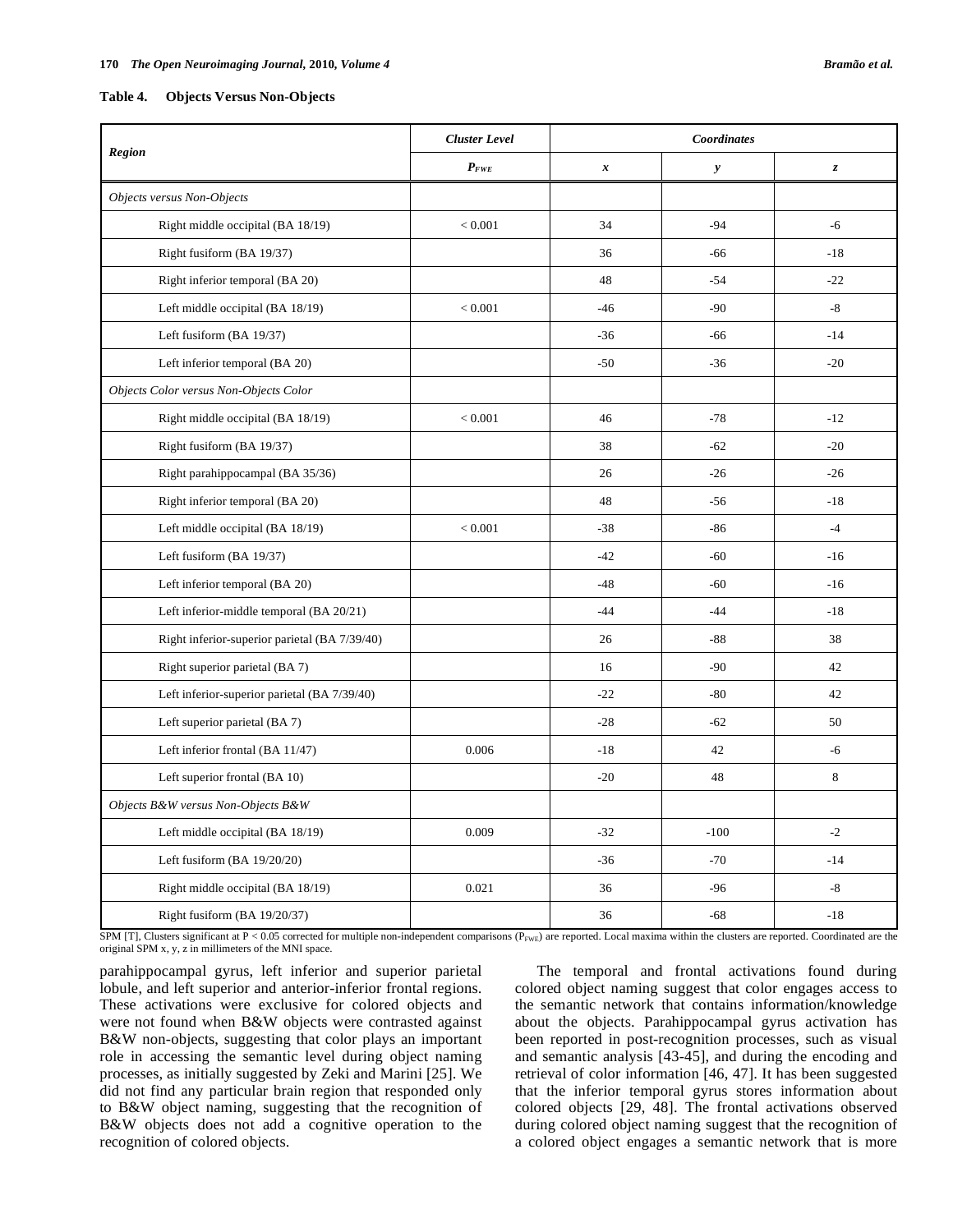

**Fig. (5). A** - Brain regions associated with objects compared to non-objects, **B** - Brain regions associated with color objects compared to color non-objects, **C** - Brain regions associated with B&W objects compared to B&W non-objects.

active in comparison to B&W object recognition. Left inferior frontal activations have been reported during semantic knowledge tasks [40, 49-53]. On the other hand, the activations observed in the left inferior and superior parietal lobule might suggest that color is a feature that helps in the encoding of visuo-spatial properties of objects [54, 55]. An alternative explanation is that the activated parietal and frontal regions during the recognition of colored objects versus colored non-objects results from an increase in attention due to color information [56]. However, if this was the case, then we should have also seen this pattern of activation when colored non-objects were contrasted with B&W non-objects.

 Regarding the role of color information in the processing of non-objects, we expected that color information would engage V4. However, the contrast between colored versus B&W non-objects did not yield an additional significant activation. The absence of V4 activation in the colored nonobject condition might be related to methodological issues such as a lack of sensitivity or to experimental design issues. Previous studies that reported V4 activation in response to abstract colored stimuli used transient on/off presentations of each stimulus at a rate of 1 Hz [18, 25].

 We should point out that there are other variables that could contribute to the pattern of the observed results. In every trial, subjects had to covertly utter the name of the recognized object or utter "tan-tan" for non-objects. In the case of non-objects, subjects knew from the start of the block that they would only have to utter "tan-tan" while the block was running, without any further processing. In contrast, for object blocks, subjects had to recognize and name every object. Consequently, producing the non-sense word "tantan" for all non-objects did not require the same level of complexity as retrieving lexical information for certain objects. This may therefore lead to condition-dependent biases in the associated attention state, lexical retrieval and covert naming. However, when we suggest that the colored objects (vs. colored non-objects) activated a more extensive

brain network than the B&W objects (vs. B&W nonobjects), we are excluding the interference associated with attention state, lexical retrieval and covert naming because these effects are present in the contrast between both colored and B&W objects *vs*. non-objects.

# **Color Effects in Natural Objects and Artifacts**

 Our results show that the brain regions responsible for color processing are the same when color is a property of natural objects and artifacts, suggesting that color information has the same role in the recognition of natural objects and artifacts. This result does not support the proposal of Humphreys and colleagues [4, 6] and suggests that previous behavioral differences reported in the processing of natural objects and artifacts might be due to color diagnosticity rather than to semantic category. When color diagnosticity is controlled, as in our study, no differences in the recognition of colored natural objects and artifacts were found in the FMRI or the behavioral results. Moreover, our results showed that the brain regions responsible for processing natural objects and artifacts are the same, both when the objects are presented in color and in B&W. Several candidate regions have emerged as potential sites that may be strongly involved in natural object recognition, including the medial occipital, right occipitotemporal and left anterior temporal cortex [48, 57-59]. On the other hand, the fusiform gyrus, left precentral gyrus and left posterior middle temporal cortex have been reported as the sites that may be strongly involved in the recognition of artifacts compared with objects from other categories [48, 58]. Although category-specific brain activation patterns have been investigated in several neuroimaging studies, the results have not been consistent across studies. For example, Joseph [60] performed a meta-analysis of stereotactic coordinates to determine if category membership predicts patterns of brain region activation across different studies. The author found no more than 50% convergence for the recognition of both natural objects and artifacts in any brain region.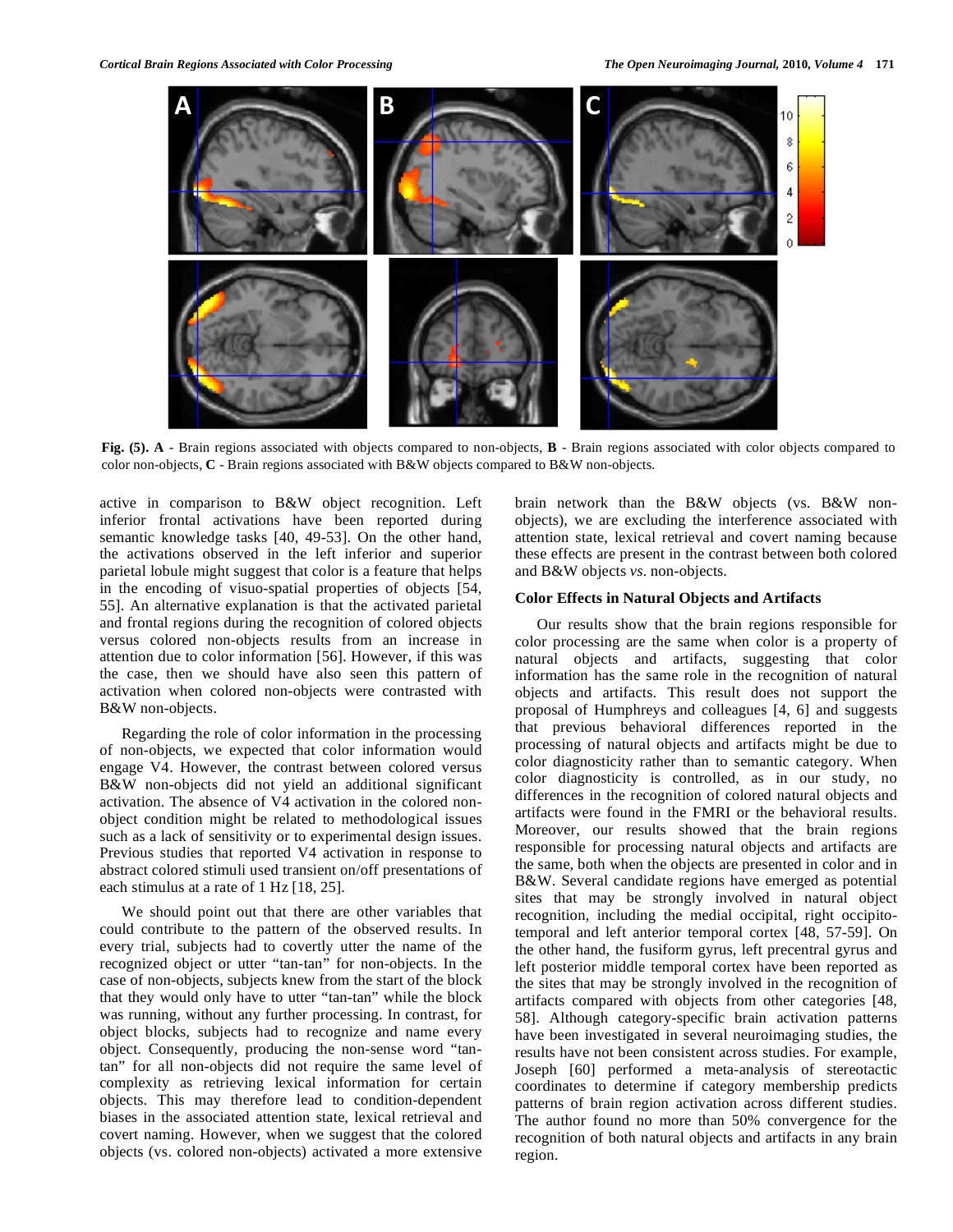#### **CONCLUSIONS**

 Colored objects activate the inferior temporal, parahippocampal and inferior frontal brain regions, areas that are typically involved in visual semantic processing and retrieval. This suggests that the recognition of a colored object activates a semantic network in addition to the one that is active during the recognition of B&W objects. The engagement of the semantic network when color is present in the objects led subjects to name colored objects more quickly than B&W objects. These results suggest that color information can have an important role during the visual recognition process for familiar and recognizable objects (both natural objects and artifacts), facilitating semantic retrieval. On the other hand, color information present in non-objects does not activate any brain region involved in the recognition process itself, but only engages the posterior cingulate/precuneus. Although the role of color information in the recognition of non-objects is not as clear as the role that color plays in object recognition, we suggest that color information for non-objects induces processes related to visual imagery and mental image representations, perhaps encouraging operations that attempt to associate a non-object with already stored knowledge of familiar objects. Additionally, we did not find any particular brain region that responded only to the naming of B&W objects, suggesting that the recognition of a B&W object does not add a cognitive operation to the recognition of a colored object.

### **ACKNOWLEDGEMENTS**

 This work was supported by Fundação para a Ciência e Tecnologia (FCT/POCTI/46955/PSI/2002; IBB/CBME, LA, FEDER/POCI 2010), and a PhD fellowship to Inês Bramão (FCT/SFRH/BD/27381/2006). We also want to thank Paulo Tinoco and Lambertine Tackenberg at Clínica Fernando Sancho, Faro, Portugal, for their help with the FMRI data acquisition.

#### **REFERENCES**

- [1] Biederman I. Recognition-by-components: a theory of human image understanding. Psychol Rev 1987; 94: 115-47.
- [2] Biederman I, Ju G. Surface versus edge-based determinants of visual recognition. Cogn Psychol 1988; 20: 38-64.
- [3] Tanaka J, Weiskopf D, Williams P. The role of color in high-level vision. Trends Cogn Sci 2001; 5: 211-5.
- [4] Humphreys G, Goodale MA, Jakobson LS, Servos P. The role of surface information in object recognition: Studies of a visual form agnosic and normal subjects. Perception 1994; 23: 1457-81.
- [5] Mapelli D, Behrmann M. The role of color in object recognition: evidence from visual agnosia. Neurocase 1997; 3: 237-47.
- [6] Price C, Humphreys G. The effects of surface detail on object categorization and naming. Q J Exp Psychol 1989; 41: 797-827.
- [7] Humphreys G, Price C, Riddoch MJ. From objects to names: a cognitive neuroscience approach. Psychol Res 1999; 62: 118-30.
- [8] Humphreys G, Riddoch M, Quinland P. Cascade processing in picture identification. Cogn Neuropsychol 1988; 5: 67-103.
- [9] Riddoch MJ, Humphreys G. Visual object processing: a cognitive neuropsychological approach. Picture naming. London: Erlbaum UK; 1987; pp. 107-43.
- [10] Nagai J-i, Yokosawa K. What regulates the surface color effect in object recognition: color diagnosticity or category? Tech Rep Atten Cogn 2003; 28: 1-4.
- [11] Oliva A, Schyns PG. Diagnostic colors mediate scene recognition. Cognit Psychol 2000; 41: 176-210.
- [12] Tanaka J, Presnell L. Color diagnosticity in object recognition. Percept Psychophys 1999; 61: 1140-53.
- [13] Rossion B, Pourtois G. Revisiting Snodgrass and Vanderwart's object pictorial set: The role of surface detail in basic-level object recognition. Perception 2004; 33: 217-36.
- [14] Bartels A, Zeki S. The architecture of the colour centre in the human visual brain: new results and a review. Eur J Neurosci 2000; 12: 172-93.
- [15] Conway B, Moeller S, Tsao D. Specialized color modules in macaque extrastriate cortex. Neuron 2007; 56: 560-73.
- [16] Conway B, Tsao D. Color architecture in alert macaque cortex revealed by fMRI. Cereb Cortex 2006; 16: 1604-13.
- [17] Lueck CJ, Zeki S, Friston K, Deiber M, Kennerd C, Frackowiak R. The color centre in the cerebral cortex of man. Nature 1989; 340: 386-9.
- [18] McKeefry D, Zeki S. The position and topography of the human colour centre as revealed by functional magnetic resonance imaging. Brain 1997; 120: 2229-42.
- [19] Murphey D, Yoshor D, Beauchamp M. Perception matches selectivity in the human anterior color center. Curr Biol 2008; 18: 216-20.
- [20] Zeki S, Watson J, Lueck CJ, Friston K, Kennard C, Frackowiak R. A direct demonstration of functional specialization in human visual cortex. J Neurosci 1991; 11: 641-9.
- [21] Barbur J, Spang K. Colour constancy and conscious perception of changes of illuminant. Neuropsychology 2008; 46: 853-63.
- [22] Beauchamp M, Haxby J, Jennings J, DeYoe E. An fMRI version of the Farnsworth-Munsell 100-hue test reveals multiple colorselective areas in human ventral occipitotemporal cortex. Cereb Cortex 1999; 9: 257-63.
- [23] Chao L, Martin A. Cortical regions associated with perceiving, naming, and knowing about colors. J Cogn Neurosci 1999; 11: 25– 35.
- [24] Martin A, Haxby J, Lalonde F, Wiggs C, Ungerleider L. Discrete cortical regions associated with knowledge of color and knowledge of action. Science 1995; 270: 102-5.
- [25] Zeki S, Marini L. Three cortical stages of colour processing in the human brain. Brain 1998; 121: 1669-85.
- [26] Morita T, Kochiyama T, Okada T, Yonekura Y, Matsumura M, Sadato N. The neural substrates of conscious color perception demonstrated using fMRI. Neuroimage 2004; 21: 1665-73.
- [27] Howard R, Ffytche D, Barnes J*, et al.* The functional anatomy of imagining and perceiving colour. Neuroreport 1998; 9: 1019-23.
- [28] Simmons W, Ramjee V, Beauchamp M, McRae K, Martin A, Barsalou L. A common neural substrate for perceiving and knowing about color. Neuropsychology 2007; 45: 2802-10.
- [29] Kellenbach M, Brett M, Patterson K. Large, colorful, or noisy? Attribute- and modality-specific activations during retrieval of perceptual attribute knowledge. Cogn Affect Behav Neurosci 2001; 1: 207-21.
- [30] Snodgrass JG, Vanderwart M. A standardized set of 260 pictures: norms for name agreement, image agreement, familiarity, and visual complexity. J Exp Psychol Learn Mem Cogn 1980; 6: 174-215.
- [31] Ventura P. Normas para figuras do corpus de Snodgrass e Vanderwart (1980). Lab Psicol 2003; 1: 5-19.
- [32] Talairach J, Tournoux P. Co-planar Stereotaxic Atlas of the Human Brain: An Approach to Cerebral Imaging. New York: Thieme Medical Publishers 1998.
- [33] Friston K, Holmes A, Worsley K, Poline JB, Frith C, Frackowiak R. Statistical parametric maps in functional imaging: a general linear approach. Hum Brain Mapp 1995; 2: 189-210.
- [34] Worsley KJ, Marrett S, Neelin P, Vandal AC, Friston KJ, Evans AC. A unified statistical approach for determining significant signals in images of cerebral activation. Hum Brain Mapp 1996; 4: 58- 73.
- [35] Genovese CL, Lazar NA, Nichols T. Thresholding of statistical maps in functional neuroimaging using the false discovery rate. Neuroimage 2002; 15: 870-8.
- [36] Farah M, Aguirre G. Imaging visual recognition: PET and fMRI studies of the functional anatomy of human visual recognition. Trends Cogn Sci 1999; 3: 179-86.
- [37] Grill-Spector K. The neural basis of object perception. Curr Opin Neurobiol 2003; 13: 159-66.
- [38] Grill-Spector K, Sayres R. Object recognition insights from advances in fMRI methods. Curr Direct Psychol Sci 2008; 17: 73-9.
- [39] Moore C, Price C. Three distinct ventral occipitotemporal regions for reading and object naming. Neuroimage 1999; 10: 181-92.
- [40] Price C, Devlin J, Moore C, Morton C, Laird A. Meta-analyses of object naming: Effect of Baseline. Hum Brain Mapp 2005; 25: 70- 82.